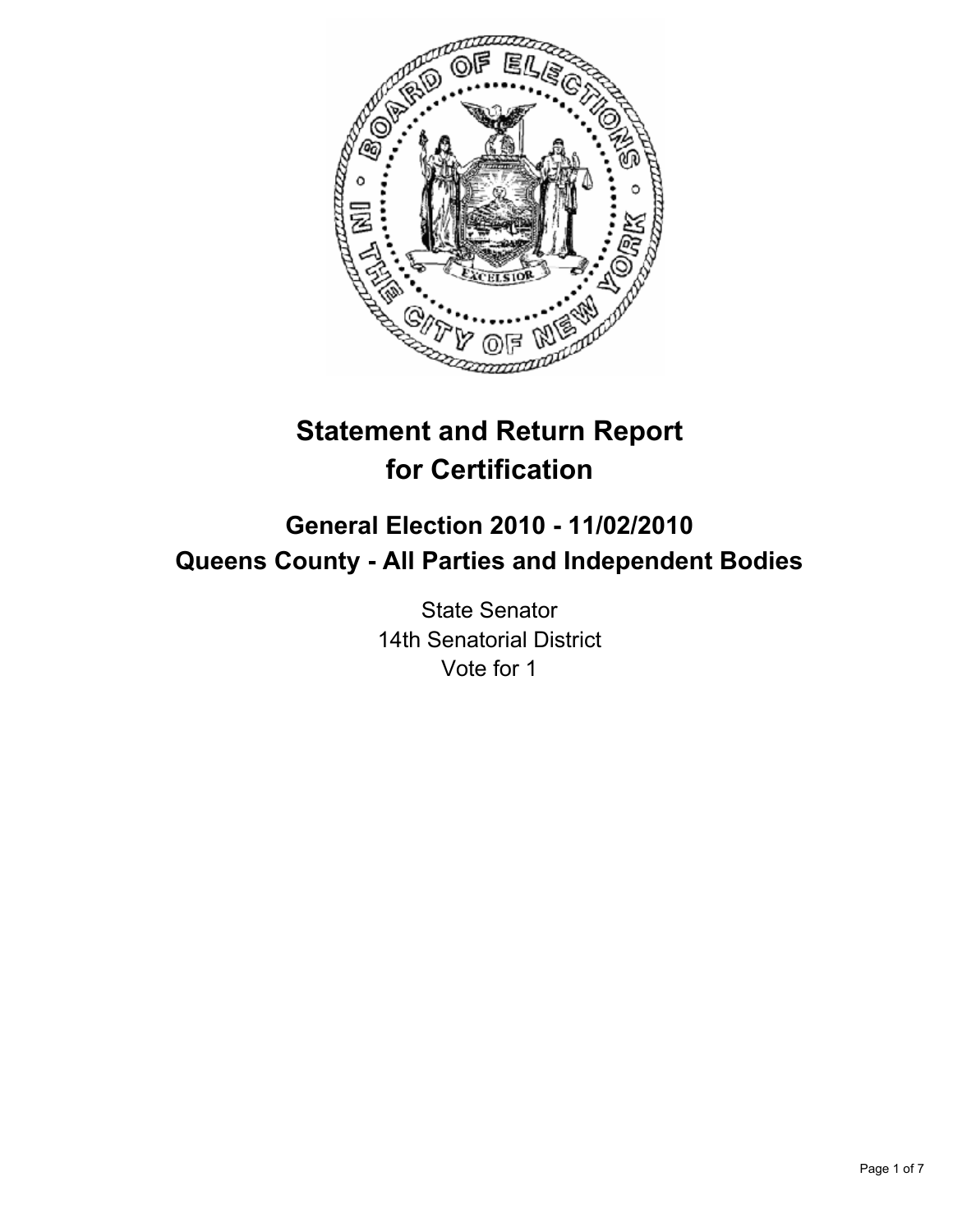

| PUBLIC COUNTER                     | 12,417         |
|------------------------------------|----------------|
| <b>EMERGENCY</b>                   | 0              |
| ABSENTEE/MILITARY                  | 512            |
| <b>AFFIDAVIT</b>                   | 339            |
| <b>Total Ballots</b>               | 13,352         |
| MALCOLM A SMITH (DEMOCRATIC)       | 5,360          |
| SAMUEL BENOIT (REPUBLICAN)         | 4.877          |
| MALCOLM A SMITH (INDEPENDENCE)     | 228            |
| EVERLY BROWN (CONSERVATIVE)        | 932            |
| MALCOLM A SMITH (WORKING FAMILIES) | 244            |
| AL WALDON (WRITE-IN)               | 1              |
| BEN IRIZARRY (WRITE-IN)            | 1              |
| CHARLES BARRON (WRITE-IN)          | 1              |
| DENNIS HAMILL (WRITE-IN)           | $\mathbf{1}$   |
| ED SMITH (WRITE-IN)                | 1              |
| ELKERA ADELMAN (WRITE-IN)          | $\mathbf{1}$   |
| IRA RUDIN (WRITE-IN)               | 1              |
| JOANNE SMITH (WRITE-IN)            | $\mathbf{1}$   |
| JOHN SULLIVAN (WRITE-IN)           | 1              |
| KEVIN BOYLE (WRITE-IN)             | $\overline{2}$ |
| MARTY MARKOWITZ (WRITE-IN)         | $\mathbf{1}$   |
| MICKEY MOUSE (WRITE-IN)            | $\overline{2}$ |
| N. E. OTHER (WRITE-IN)             | 1              |
| NO NAME (WRITE-IN)                 | 5              |
| PAT KILGALLEN (WRITE-IN)           | $\mathbf{1}$   |
| STEVE SUTHIS (WRITE-IN)            | 1              |
| <b>WILLIE BAKER (WRITE-IN)</b>     | 1              |
| <b>Total Votes</b>                 | 11,664         |
| Unrecorded                         | 1.688          |
| <b>Assembly District 24</b>        |                |

| <b>PUBLIC COUNTER</b>              | 599 |
|------------------------------------|-----|
| <b>EMERGENCY</b>                   | 0   |
| ABSENTEE/MILITARY                  | 12  |
| AFFIDAVIT                          | 14  |
| <b>Total Ballots</b>               | 626 |
| MALCOLM A SMITH (DEMOCRATIC)       | 520 |
| SAMUEL BENOIT (REPUBLICAN)         | 26  |
| MALCOLM A SMITH (INDEPENDENCE)     | 6   |
| EVERLY BROWN (CONSERVATIVE)        | 11  |
| MALCOLM A SMITH (WORKING FAMILIES) | 14  |
| <b>Total Votes</b>                 | 577 |
| Unrecorded                         | 49  |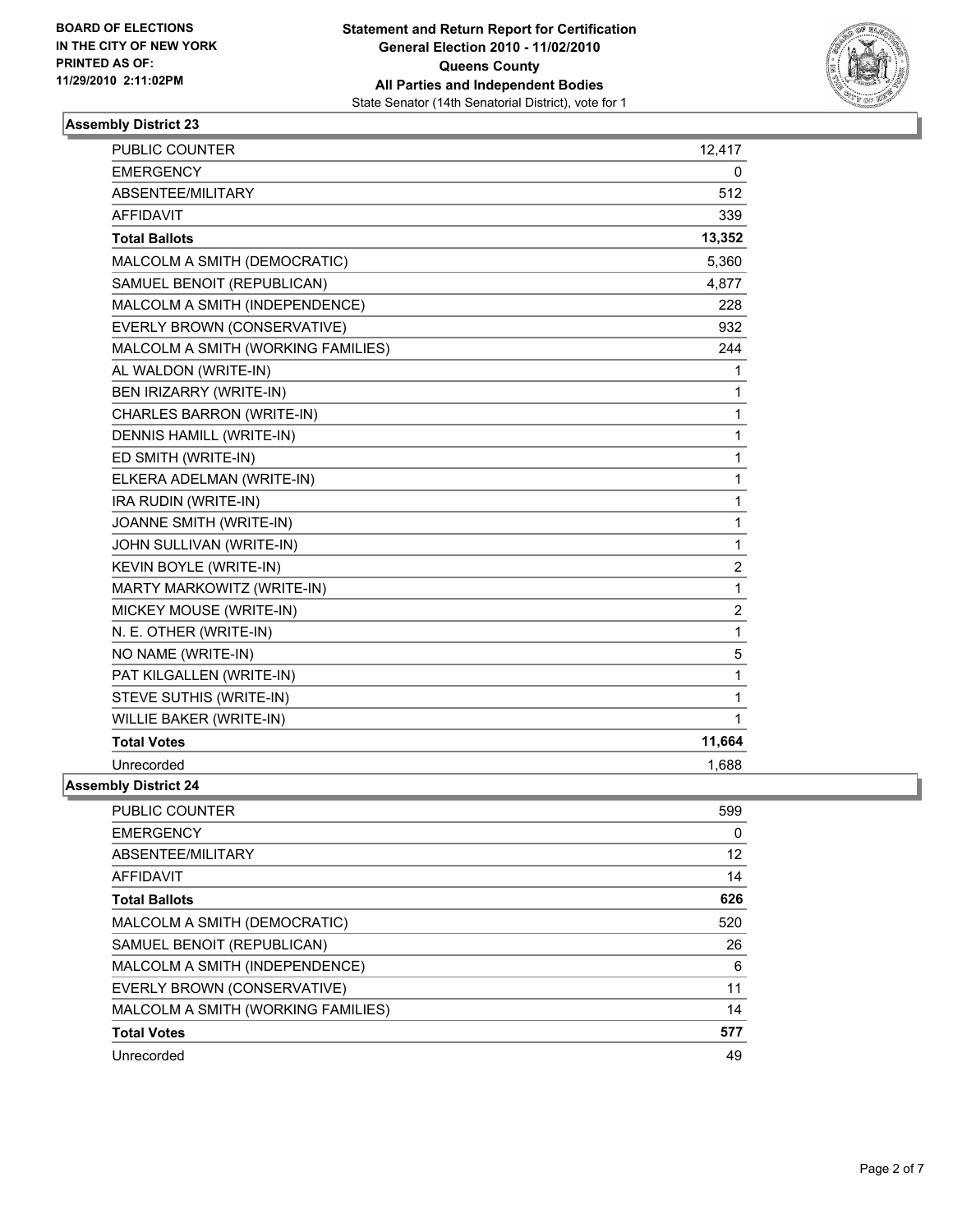

| <b>PUBLIC COUNTER</b>              | 4,720 |
|------------------------------------|-------|
| <b>EMERGENCY</b>                   | 0     |
| ABSENTEE/MILITARY                  | 109   |
| <b>AFFIDAVIT</b>                   | 54    |
| <b>Total Ballots</b>               | 4,931 |
| MALCOLM A SMITH (DEMOCRATIC)       | 3,061 |
| SAMUEL BENOIT (REPUBLICAN)         | 901   |
| MALCOLM A SMITH (INDEPENDENCE)     | 76    |
| EVERLY BROWN (CONSERVATIVE)        | 136   |
| MALCOLM A SMITH (WORKING FAMILIES) | 172   |
| GEOFFREY WEISS (WRITE-IN)          | 2     |
| NO NAME (WRITE-IN)                 | 1     |
| SHIRLEY HUNTLEY (WRITE-IN)         | 1     |
| <b>Total Votes</b>                 | 4,350 |
| Unrecorded                         | 581   |

#### **Assembly District 27**

| <b>PUBLIC COUNTER</b>              | 1,486 |
|------------------------------------|-------|
| <b>EMERGENCY</b>                   | 0     |
| ABSENTEE/MILITARY                  | 127   |
| <b>AFFIDAVIT</b>                   | 26    |
| <b>Total Ballots</b>               | 1,661 |
| MALCOLM A SMITH (DEMOCRATIC)       | 997   |
| SAMUEL BENOIT (REPUBLICAN)         | 326   |
| MALCOLM A SMITH (INDEPENDENCE)     | 31    |
| EVERLY BROWN (CONSERVATIVE)        | 34    |
| MALCOLM A SMITH (WORKING FAMILIES) | 55    |
| THOMAS JEFFERSON SMITH (WRITE-IN)  | 2     |
| <b>Total Votes</b>                 | 1,445 |
| Unrecorded                         | 216   |

| <b>PUBLIC COUNTER</b>              | 623 |
|------------------------------------|-----|
| <b>EMERGENCY</b>                   | 0   |
| ABSENTEE/MILITARY                  | 13  |
| AFFIDAVIT                          | 9   |
| <b>Total Ballots</b>               | 649 |
| MALCOLM A SMITH (DEMOCRATIC)       | 355 |
| SAMUEL BENOIT (REPUBLICAN)         | 169 |
| MALCOLM A SMITH (INDEPENDENCE)     | 12  |
| EVERLY BROWN (CONSERVATIVE)        | 12  |
| MALCOLM A SMITH (WORKING FAMILIES) | 16  |
| HOMER SIMPSON (WRITE-IN)           |     |
| <b>Total Votes</b>                 | 565 |
| Unrecorded                         | 84  |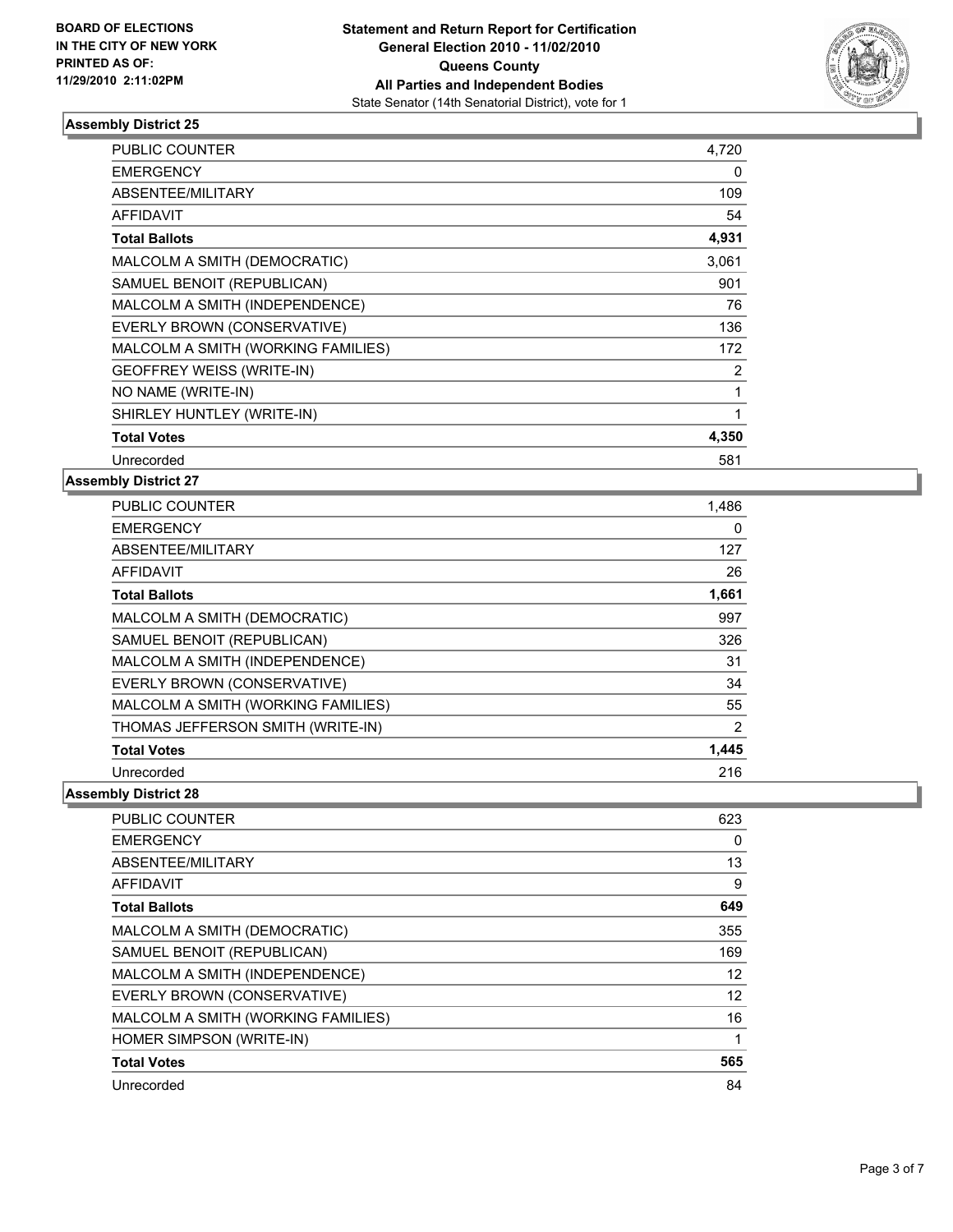

| PUBLIC COUNTER                     | 9,864  |
|------------------------------------|--------|
| <b>EMERGENCY</b>                   | 0      |
| ABSENTEE/MILITARY                  | 143    |
| <b>AFFIDAVIT</b>                   | 192    |
| <b>Total Ballots</b>               | 10,206 |
| MALCOLM A SMITH (DEMOCRATIC)       | 8,264  |
| SAMUEL BENOIT (REPUBLICAN)         | 459    |
| MALCOLM A SMITH (INDEPENDENCE)     | 104    |
| EVERLY BROWN (CONSERVATIVE)        | 242    |
| MALCOLM A SMITH (WORKING FAMILIES) | 312    |
| JOHN W. CRONIN (WRITE-IN)          | 1      |
| <b>JOSEPH MARTHONE (WRITE-IN)</b>  | 1      |
| NO NAME (WRITE-IN)                 | 1      |
| THEO BLACKMON (WRITE-IN)           | 1      |
| <b>Total Votes</b>                 | 9,385  |
| Unrecorded                         | 821    |

| PUBLIC COUNTER                     | 7,534 |
|------------------------------------|-------|
| <b>EMERGENCY</b>                   | 0     |
| ABSENTEE/MILITARY                  | 346   |
| <b>AFFIDAVIT</b>                   | 185   |
| <b>Total Ballots</b>               | 8,099 |
| MALCOLM A SMITH (DEMOCRATIC)       | 6,171 |
| SAMUEL BENOIT (REPUBLICAN)         | 381   |
| MALCOLM A SMITH (INDEPENDENCE)     | 71    |
| EVERLY BROWN (CONSERVATIVE)        | 188   |
| MALCOLM A SMITH (WORKING FAMILIES) | 289   |
| <b>BENEIT (WRITE-IN)</b>           | 1     |
| DECLINED PHANTOM (WRITE-IN)        | 1     |
| EMMANUEL ST. JEAN (WRITE-IN)       | 1     |
| <b>GEORGE JEFFERSON (WRITE-IN)</b> | 1     |
| MART CONNOR (WRITE-IN)             | 1     |
| <b>Total Votes</b>                 | 7,105 |
| Unrecorded                         | 994   |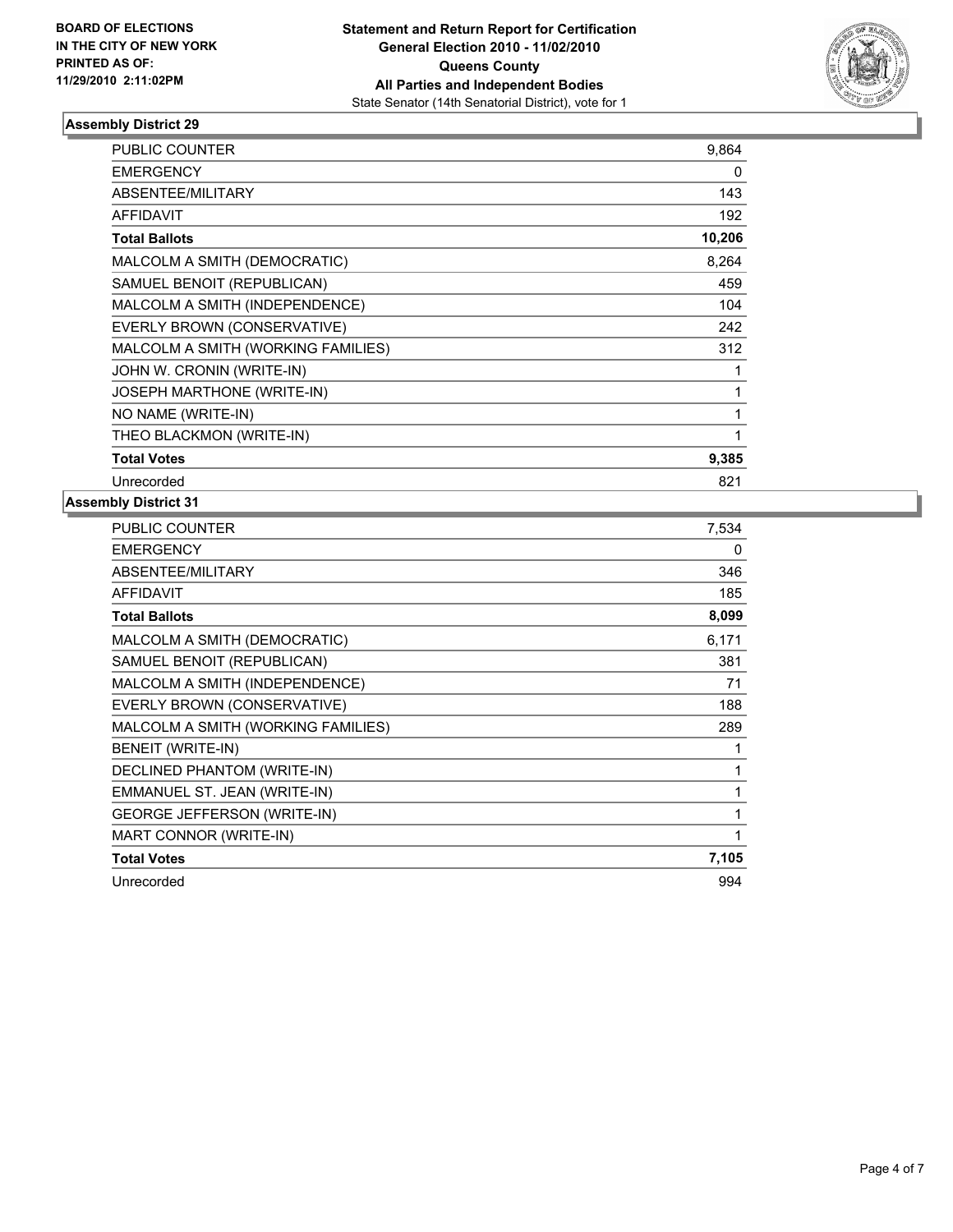

| <b>PUBLIC COUNTER</b>              | 710 |
|------------------------------------|-----|
| <b>EMERGENCY</b>                   | 0   |
| ABSENTEE/MILITARY                  | 10  |
| <b>AFFIDAVIT</b>                   | 14  |
| <b>Total Ballots</b>               | 735 |
| MALCOLM A SMITH (DEMOCRATIC)       | 577 |
| SAMUEL BENOIT (REPUBLICAN)         | 44  |
| MALCOLM A SMITH (INDEPENDENCE)     | 3   |
| EVERLY BROWN (CONSERVATIVE)        | 11  |
| MALCOLM A SMITH (WORKING FAMILIES) | 12  |
| <b>Total Votes</b>                 | 647 |
| Unrecorded                         | 88  |

| <b>PUBLIC COUNTER</b>              | 18,477 |
|------------------------------------|--------|
| <b>EMERGENCY</b>                   | 0      |
| ABSENTEE/MILITARY                  | 247    |
| <b>AFFIDAVIT</b>                   | 238    |
| <b>Total Ballots</b>               | 18,980 |
| MALCOLM A SMITH (DEMOCRATIC)       | 15,432 |
| SAMUEL BENOIT (REPUBLICAN)         | 615    |
| MALCOLM A SMITH (INDEPENDENCE)     | 173    |
| EVERLY BROWN (CONSERVATIVE)        | 467    |
| MALCOLM A SMITH (WORKING FAMILIES) | 801    |
| HUEY FREEMAN (WRITE-IN)            | 1      |
| J. WHITEHURST (WRITE-IN)           | 1      |
| KEVIN LEE (WRITE-IN)               | 1      |
| RON PAUL (WRITE-IN)                | 1      |
| TONY AVELLA (WRITE-IN)             | 1      |
| <b>Total Votes</b>                 | 17,493 |
| Unrecorded                         | 1,487  |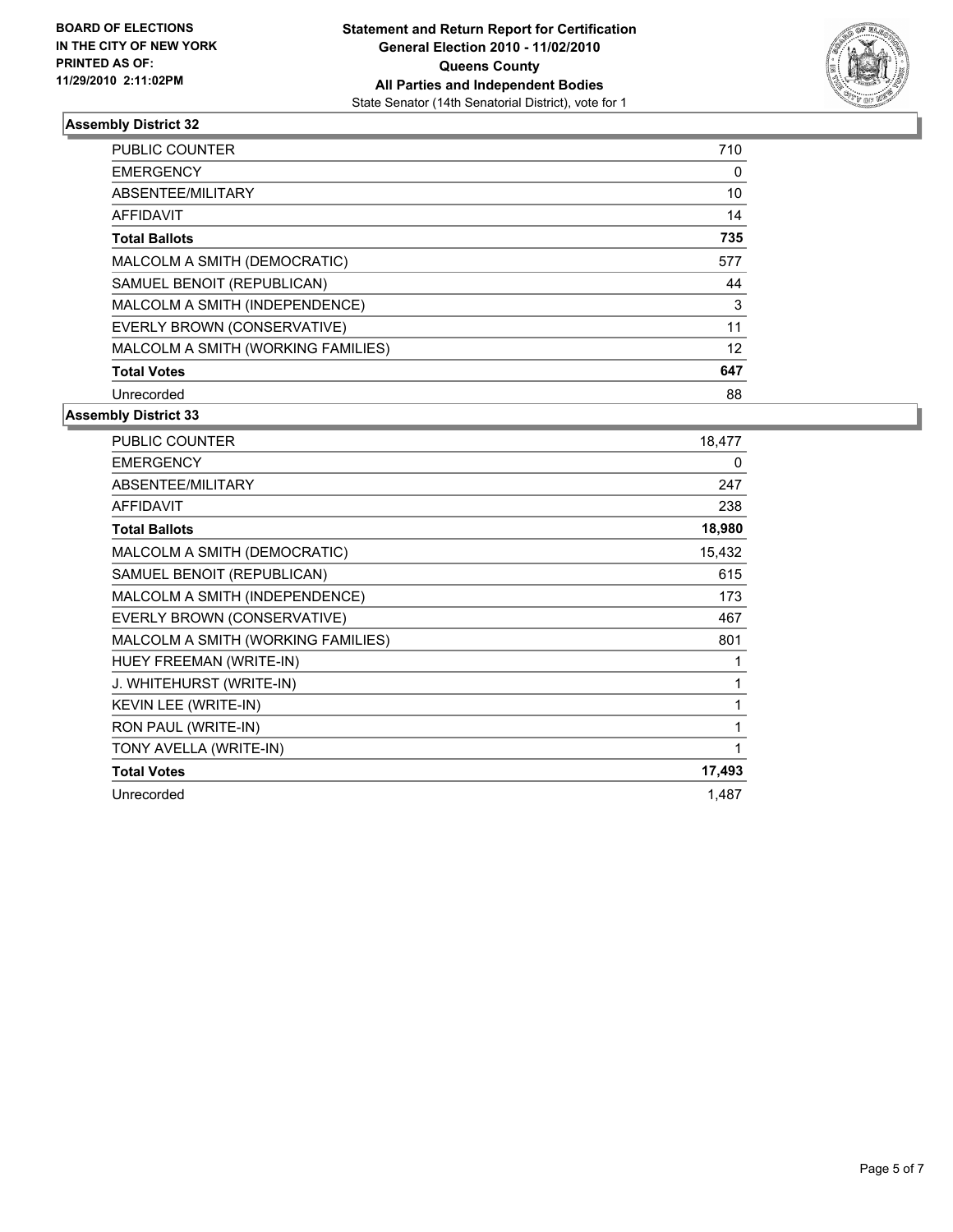

#### **Total for State Senator (14th Senatorial District) - Queens County**

| PUBLIC COUNTER                     | 56,430         |
|------------------------------------|----------------|
| <b>EMERGENCY</b>                   | 0              |
| ABSENTEE/MILITARY                  | 1,519          |
| AFFIDAVIT                          | 1,071          |
| <b>Total Ballots</b>               | 59,239         |
| MALCOLM A SMITH (DEMOCRATIC)       | 40,737         |
| SAMUEL BENOIT (REPUBLICAN)         | 7,798          |
| MALCOLM A SMITH (INDEPENDENCE)     | 704            |
| EVERLY BROWN (CONSERVATIVE)        | 2,033          |
| MALCOLM A SMITH (WORKING FAMILIES) | 1,915          |
| AL WALDON (WRITE-IN)               | 1              |
| BEN IRIZARRY (WRITE-IN)            | 1              |
| <b>BENEIT (WRITE-IN)</b>           | 1              |
| CHARLES BARRON (WRITE-IN)          | 1              |
| DECLINED PHANTOM (WRITE-IN)        | 1              |
| DENNIS HAMILL (WRITE-IN)           | 1              |
| ED SMITH (WRITE-IN)                | 1              |
| ELKERA ADELMAN (WRITE-IN)          | 1              |
| EMMANUEL ST. JEAN (WRITE-IN)       | 1              |
| <b>GEOFFREY WEISS (WRITE-IN)</b>   | 2              |
| <b>GEORGE JEFFERSON (WRITE-IN)</b> | 1              |
| HOMER SIMPSON (WRITE-IN)           | 1              |
| HUEY FREEMAN (WRITE-IN)            | 1              |
| IRA RUDIN (WRITE-IN)               | 1              |
| J. WHITEHURST (WRITE-IN)           | 1              |
| JOANNE SMITH (WRITE-IN)            | 1              |
| JOHN SULLIVAN (WRITE-IN)           | 1              |
| JOHN W. CRONIN (WRITE-IN)          | 1              |
| JOSEPH MARTHONE (WRITE-IN)         | 1              |
| KEVIN BOYLE (WRITE-IN)             | $\overline{2}$ |
| KEVIN LEE (WRITE-IN)               | 1              |
| MART CONNOR (WRITE-IN)             | 1              |
| MARTY MARKOWITZ (WRITE-IN)         | $\mathbf{1}$   |
| MICKEY MOUSE (WRITE-IN)            | $\overline{2}$ |
| N. E. OTHER (WRITE-IN)             | 1              |
| NO NAME (WRITE-IN)                 | 7              |
| PAT KILGALLEN (WRITE-IN)           | 1              |
| RON PAUL (WRITE-IN)                | 1              |
| SHIRLEY HUNTLEY (WRITE-IN)         | 1              |
| STEVE SUTHIS (WRITE-IN)            | 1              |
| THEO BLACKMON (WRITE-IN)           | 1              |
| THOMAS JEFFERSON SMITH (WRITE-IN)  | 2              |
| TONY AVELLA (WRITE-IN)             | 1              |
| WILLIE BAKER (WRITE-IN)            | 1              |
| <b>Total Votes</b>                 | 53,231         |
| Unrecorded                         | 6,008          |